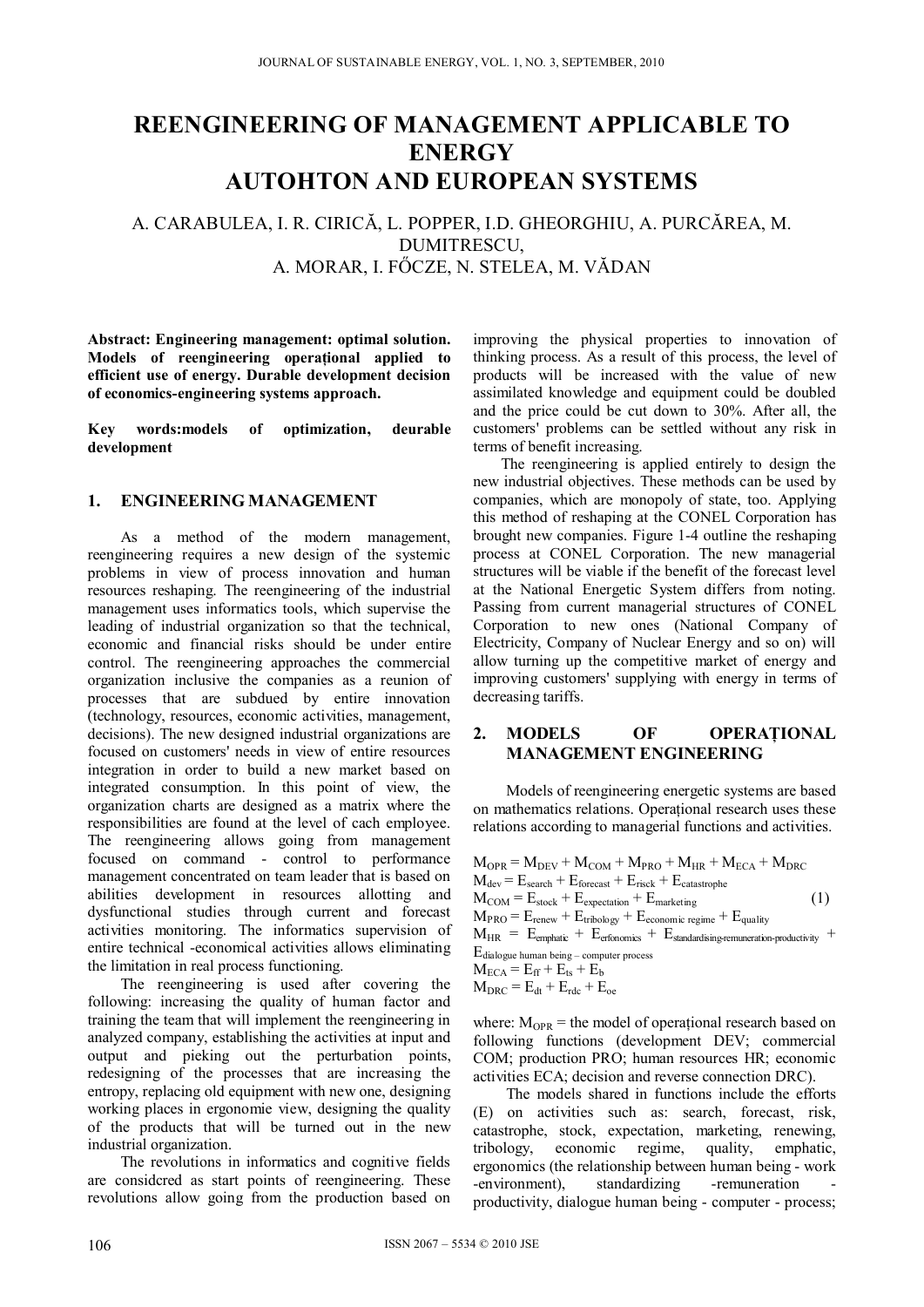$E_{\text{ff}}$  = the effort for gathering financial funds,  $E_{\text{ts}}$  = the effort for tariff settling down;  $E_{oe}$  = the effort for office equipment designing and implementation,  $E_{dt}$  = the effort made in order to achieve the direct and reverse connection between settled objectives and working system,  $E_d$  = the effort made in order to make up the decision.

This mathematic model constitutes the base for making up the costs and tariffs through cost-benefit centers, which are implemented in National Energetic System.

# **3. DURABLE DEVELOPMENT DECISION OF THE ECONOMICS - ENGINEERING SYSTEMS**

#### **3.1. The pattern of decision models**

- a. Model based on economic-engineering efforts
- $M_{DE}$  =  $E_{search}$  +  $E_{forecast}$  +  $E_{risk}$  +  $E_{castartope}$  +  $E_{stock}$  +
	- $+ E_{expectation} + E_{marketing} + E_{renew} + E_{tribology}$
	- +  $E_{\text{economic regime}} + E_{\text{quality}} + E_{\text{emphatic}} + E_{\text{ergonomies}} +$
	- + E<sub>standardising-remuneration-production</sub> +
	- $+ E_{\text{dialoque human being-computer process}}$
	- $+ E_{\text{gathering funds}} + E_{\text{tariffs working aut}} + E_{\text{office equipment}} +$
	-
	- + E<sub>decision maker trening</sub> + E<sub>direct</sub> and reverse connection<sup>+</sup><br>+ E<sub>decision making up</sub> = minim (1)  $+ E_{\text{decision making up}} = \text{minimum}$

b. Model based on economic-engineering effects

$$
M_{LP} = \max_{j} \left| \sum_{i} \frac{p_{ij} p_{j}}{n_{j}} \right|; \ M_{WM} = \max_{i} \min_{j} p_{ij}
$$

$$
M_{HW} = \underset{i}{max} \left( c_{\text{optimism}}^{\text{coefficient}} \ A_i + c_{\text{pesimism}}^{\text{coefficient}} \ a_i \right);
$$

$$
A_i = \max_j p_{ij}; \quad a_i = \min_j p_{ij};
$$
  
\n
$$
M_{DM} = \max_i \min_j p_{ij}; \quad M_{SV} = \min_i \max_j r_{ij};
$$
  
\n
$$
r_{ij} = (p_{ij}^{\max} - p_{ij}^{\text{current}})
$$

where:  $M_{LP}$  = the model of Laplace decision;  $p_{ij}$  = the benefit placed at the intersection between the lines (j) and columns (I) from the matrix of benefits that could be achieved  $p_i$ ;  $n_i$  = the probability of achievement benefits  $(p_{ii})$  depending on the nature of the situations  $(n_i)$ ; = the probability of achievement benefits  $(p_{ii})$  depending on the nature of the situations  $(n<sub>i</sub>)$ ; copt, cpes = the optimistic and pessimistic coefficient;  $M_{HW}$  = the model of Hurwicz decision;  $M_{DM}$  = the model of maximum decision;  $M_{SV}$  = the model of Savege decision;  $r_{ij}$  = the regret that it has not been able to achieve the performance solution;  $p_{ij}^{max}$ ;  $p_{ij}^{current}$  = the maximum and current benefits.

Further on, there are shown some application concerning to profitableness of innovations at the level of reshaping energetic installations.



**Fig. 1. National Company of Electricity at establishment date** 



**Fig. 2. National Company of Electricit at the second phase of reshaping** 

(2)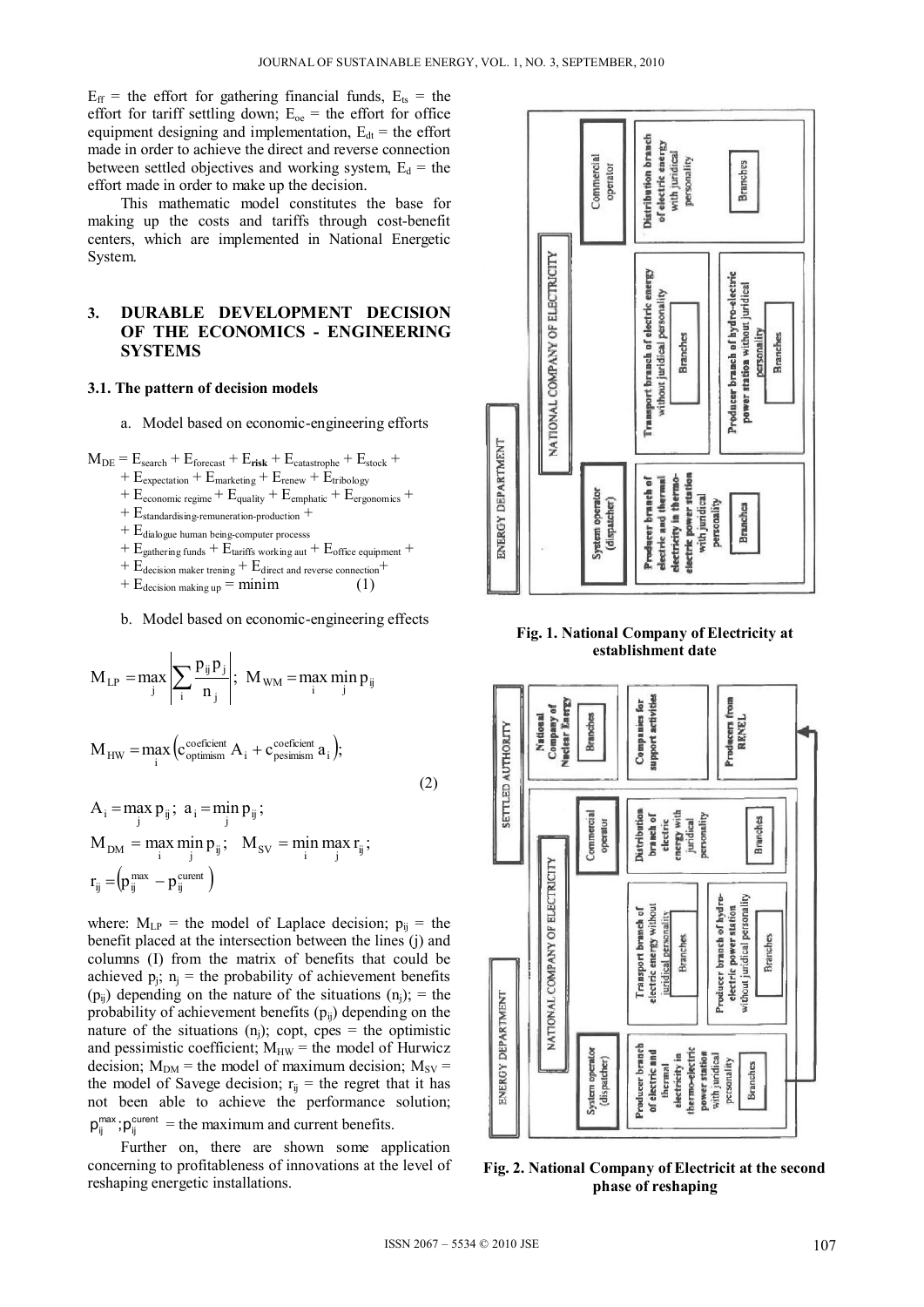

#### **Fig. 3. National Company of Electricity at the third phase of reshaping**



**Fig. 4. National Company of Electricity at the end of reshaping** 

### **3.2. Application concerning to systems' profitability subdued to durable development**

A. There are known:

\n Insteadled power:  
\n
$$
P_I = (10000 + 100 \cdot 4)MW = 10400 MW;
$$
\n Specific investment:  
\n
$$
I_{sp} = (1000000 + 1000 \cdot 4) \text{ lei/kW};
$$
\n

Working time:  $t_f = (7000 + 50-4)$  hours/year = 7200 h/y;

Price of intern energy:

 $P_{ei}$  = 800 lei/kWh;

Price of extern energy: Pee =  $100\frac{\text{S}}{\text{M}}$  +  $8500 \cdot 10^{-3}$  = 850 lei/MWh;

Rate of actualization:  

$$
r_a = r_d + r_{inf} = 0.24
$$
;  $r_a = 24\%$  yearly

$$
b_{\text{tac}} = \sum_{i=1}^{d_{\text{v}_i}} (1 + r_{\text{a}}) = 10
$$
 (3)  

$$
C_{\text{tan}} = (k_i \cdot i_1) + (p_{\text{e}} \cdot E_{\text{p}});
$$

where  $k_i = (0.033 - 0.04)$ ;  $I_u = i_{sp} \cdot P_i$ ;

The analysed branch is developing with a power of prognoses  $P_p$ :

 $Pp = 2800 \text{ MW}; I_{\text{fulfilled}} = 0.75 \text{ I}_{t};$ 

 $I_{nonfulified} = 0.25 I_t$ ;  $Q_{par} = 3000$  Gcal/year;  $t_t = 70000$ lei/Gcal;  $C_{opt} = C_{per} = 0.5$ ; g = 0,8; d<sub>vi</sub> = (35+25) years installation life time;  $k_{1ei} = k_{det} = 0.5$ ;  $P_{ij} =$  [lei income/lei invested].

The pattern of energy cost is known:

**Tabel 1** 

|                | ບ |  | IJΔ |  |
|----------------|---|--|-----|--|
| <b>CTE CET</b> |   |  |     |  |
| CME            |   |  | ω   |  |
| 'NIE           |   |  |     |  |

**Tabel 2** 

|                               | <b>SEN</b> | <b>SEE</b> | <b>SEM</b> |                  |
|-------------------------------|------------|------------|------------|------------------|
| $C_{\text{fuel}}$             | 72%        | 22%        | 30%        | $Din C_{tan}$    |
| $C_{\text{operating}}$        | 15%        | 17%        | 30%        | $D$ in $C_{tan}$ |
| $C_{\text{salary}}$           | 7%         | 21%        | 8%         | $D$ in $C_{tan}$ |
| $C_{\text{management}}$       | 4%         | 33%        | 25%        | $Din C_{tan}$    |
| C <sub>sundrey</sub> expenses | $2\%$      | 5%         | 7%         | $D$ in $C_{tan}$ |

B. In is asked:

1. Incomes for the following systems of development energy:

- a. power stations with and without thermofication, only for working stations;
- b. power stations with and without thermofication, as new energetic objectives.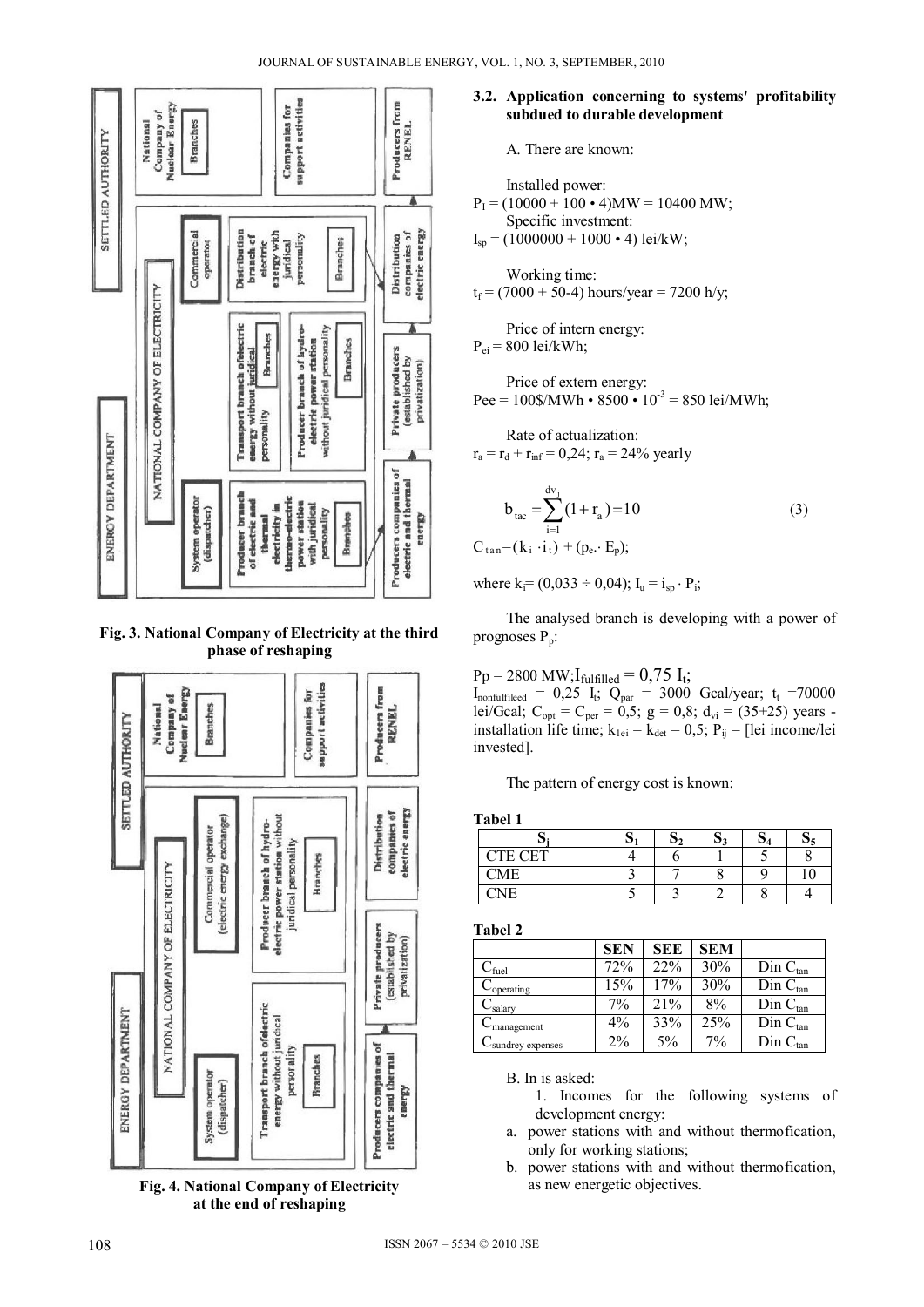- 2. The costs and electric tariffs in the following situations<sup>-</sup>
- a. the costs and tariffs in actual situations;
- b. the costs and tariffs in operational situations
	- 3. Yearly and actualized expense in operational research on function of SE (commercial development, production, human engineering, financial)
	- 4. Economic decision concerning the profitable working of the system
	- 5. Conclusions and operational proposals regarding profitable working of SEN

C. Solution

1.  $\mathcal F$  CTE without thermofication:

$$
V_{a1}^{tac} = [b_{tac} (P_{ee} \cdot P_{impor tan ta}) - P_{ei} \cdot E_{pint erre} -
$$
  
\n
$$
- k_i \cdot i_m] \Rightarrow V_{a1}^{tac} > 0 \Rightarrow
$$
  
\n
$$
\Rightarrow V_{a1}^{tac} = (P_{ee} \cdot t_t \cdot k_s - k_i \cdot i_{sp} - P_{ei} \cdot t_f) P_i ;
$$
  
\n
$$
V_{a1}^{tac} = (100 \cdot 7200 \cdot 1, 5 - 0, 04 \cdot 100 \cdot 4000 -
$$
  
\n
$$
- 100 \cdot 7200) \cdot 10400 \cdot 10^3
$$
  
\n
$$
V_{tac}^{tac} = 22.26 \cdot 10^{10} \text{ kg/sec} \times V_{tac}^{tac} = 0
$$

 $V_{\text{al}}^{\text{tac}} = 33,26 \cdot 10^{10}$  lei/year  $\Rightarrow$   $V_{\text{al}}^{\text{tac}} > 0$ , it is advantageous that the objective should be fulfilled  $V_{\rm at}^{\rm tac} = 33,26 \cdot 10^{10}$  lei

 $\mathcal$  CET with thermofication:

$$
V_{a2}^{tac} = (V_{ua}^{tac} + t_t \cdot Q_p \cdot b_{tac}) = (3.326.336 \cdot 10^3 + 35000 \cdot 3000 \cdot 10
$$
  
\n
$$
V_{a2}^{tac} = 3336.8 \cdot 10^8 = 33.36 \cdot 10^{10} \text{ lei/year} \Rightarrow
$$
  
\n
$$
\Rightarrow V_{a2}^{tac} > 0
$$
\n(5)

it is advantageous that the objective should be fulfilled.

 $\mathcal$  CET with partial working:

 $\begin{array}{l} \displaystyle V_{b1} = [V_{ua} + k_i \cdot \, I^{full\,field} - k^i \cdot \, I^{unful\,field}] \\ I^t = i^{sp} \cdot P^i, \end{array}$  $I^t = 1.004.000 \cdot 10.4 \cdot 10^6;$  $V^{b1} = 332.6 \cdot 10^{10} + 0.04 \cdot 1.004.000$ .  $(6)$  $(0.27-0.75) \cdot 10.4 \cdot 10^6$ ;

 $V_{b1} > 0$  it is advantageous that the objective should be fulfilled.

 $\mathcal$  CET without partial working:

$$
V_{b1} = (V_{a1} \cdot t_{ac})
$$
;  $V_{b1} = 332.6 \cdot 10^{10}$  lei/year

 $\mathcal$  CET without partial working:

$$
V_{b2} = V_{a2} - (V_{a1} \cdot b_{tac}) = 332.6 \cdot 10^{10}
$$
 lei/year

All incomes are different from zero, so it is advantageous that the settled objective should be fulfilled.

2. Cost and tariffs of the electric energy:

$$
a.C_{sp} = \frac{C_{tan}}{E_p}; t_{ee} = C_{sp} + tva + tdv + profit
$$
  
\n
$$
t_{ee} = 1,31 \cdot C_{sp} = 1,3 \cdot 0,5 \cdot \left(\frac{C_{tan}}{E_p}\right)
$$
  
\nbut:  
\n
$$
C_{tan} = k_i \cdot I_t + p_e \cdot E_p;
$$
  
\n
$$
C_{tan} = (k_i \cdot i_{sp}) + (p_e \cdot E_p)
$$
  
\n
$$
C_{tan} = 0,04 \cdot 1.004.000 + 100 \cdot 10,4 \cdot 10^{6} \cdot k_t = 104004,016 \cdot 10^{4} \cdot k_t;
$$
 (7)

Replacing in formula will result:  

$$
t_{ee} = 357,29
$$
 lei/kWh

$$
b.C_{sp}^{tac} = \frac{C_{tac}}{(q_i \cdot E_p \cdot d_{vi})};
$$
\n
$$
t_{ee} = C_{sp}^{tac} + t_{poluare} + r_{fe}; t_{ee} = 1,31 \cdot C_{sp}^{tac} \cdot 0,5;
$$
\n
$$
t_{ee} = 1,31 \cdot C_{sp}^{tac} \cdot 0,5 = 0,655 \cdot \frac{C_{tac}}{(q_i \cdot E_p \cdot d_{vi})}
$$
\n
$$
C_{sp}^{tac} = \frac{104040,72 \cdot 10^4}{0,8 \cdot 33 \cdot 1040 \cdot k_t} \Rightarrow t_{ee} = 323,4 \text{ lei } / \text{kWh}
$$
\n(9)

#### 3.3. Expenses on functions of SEN-SEE-SEM

|            |                                                   |                                                                                                                                                           |                                                                                    |                                                                                               |                                                                                               | Table 3                                                                                                                                               |
|------------|---------------------------------------------------|-----------------------------------------------------------------------------------------------------------------------------------------------------------|------------------------------------------------------------------------------------|-----------------------------------------------------------------------------------------------|-----------------------------------------------------------------------------------------------|-------------------------------------------------------------------------------------------------------------------------------------------------------|
| <b>SEM</b> | $0,30 \times C_{\text{tac}} = 312,12 \times 10^6$ |                                                                                                                                                           |                                                                                    |                                                                                               |                                                                                               |                                                                                                                                                       |
| <b>SEE</b> | $0,05 \times C_{\text{lac}} = 52,02 \times 10^6$  |                                                                                                                                                           | $0.21$ x $C_{\text{ac}} = 218,48$ x $10^6$ 0.08 x $C_{\text{ac}} = 83,23$ x $10^6$ | $0.25 \times C_{\text{rac}} = 260,10 \times 10^6$ 0.07 x $C_{\text{rac}} = 72,83 \times 10^6$ | $0,10 \times C_{\text{ac}} = 104,04 \times 10^6$ 0,10 x $C_{\text{lac}} = 104,04 \times 10^6$ |                                                                                                                                                       |
| <b>SEN</b> | $0.04 \times C_{\text{tac}} = 41,62 \times 10^6$  | $0.15 \times C_{\text{inc}} = 156,06 \times 10^6$   $0.17 \times C_{\text{inc}} = 176,87 \times 10^6$   $0.15 \times C_{\text{inc}} = 156,06 \times 10^6$ | $0.07 \times C_{\text{tac}} = 72.83 \times 10^6$                                   | $0.02 \times C_{\text{tac}} = 20.81 \times 10^6$                                              | $0,03 \times C_{\text{tac}} = 31,21 \times 10^6$                                              | $0.70 \times C_{\text{rac}} = 728.28 \times 10^6$ $0.22 \times C_{\text{rac}} = 228.89 \times 10^6$ $0.30 \times C_{\text{rac}} = 312.12 \times 10^6$ |
|            | C <sub>DEV</sub>                                  | C <sub>PRO</sub>                                                                                                                                          | CHR                                                                                | CECA                                                                                          | C <sub>DRC</sub>                                                                              | CCOM                                                                                                                                                  |